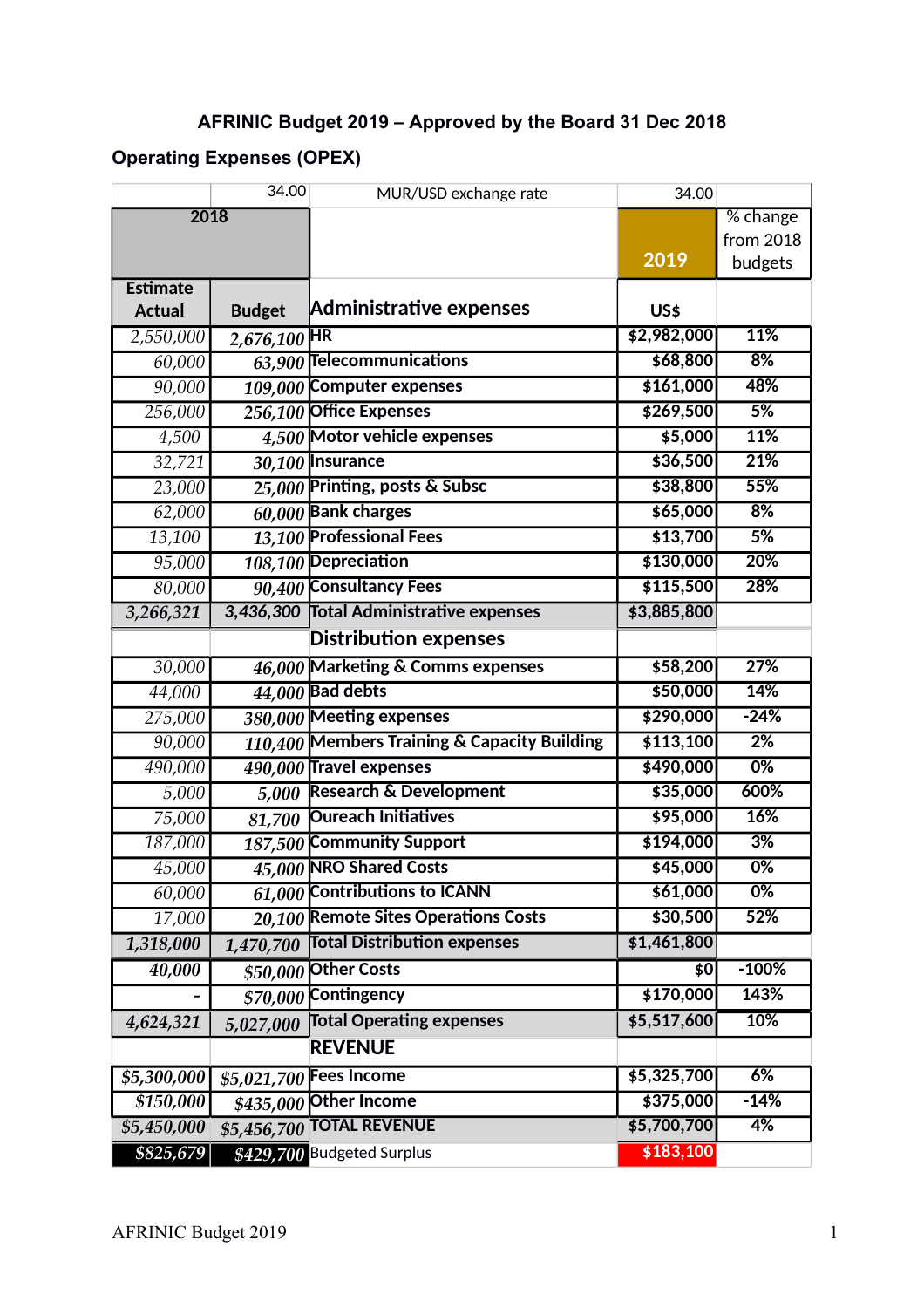The 2019 Operations budgets focus on continuous delivery of excellent services. The main organization objective axes on three main focus:

- Provide Excellent Service
- Improve stakeholders engagement
- Improve internal processes

The 2019 Operating Costs Budgets followed a similar approach as in 2018:

- Total operating costs for 2019 was pegged at the same level as the 2018 total revenue.
	- o Total revenue for 2018 is estimated at \$5.450M
	- o Total budgeted expenses for 2019 (excluding the "Contingency" line) is estimated at \$5.348M; marginally lower than the estimated revenue for 2018.
	- $\circ$  The budgeted revenue for 2019 is \$5.701M, which is made up of:
		- Fee Revenue \$ 5,326M
		- Other Income \$ 375K
- Fee Revenue for budgeting purposes assumes a slow growth of 130 new members. For operational purposes, we aim for a higher target of 10% growth in membership. The revised fee structure is scheduled to be implemented as from  $1<sup>st</sup>$  July 2019; as such shall have very marginal impact on revenue numbers because only new members shall be affected as from July 2019 and with the second phase of the soft landing expected to be reached during the first or second Quarter, IPv4 address blocks released shall be no larger than /22's.
- Overall, total operation costs budgeted for 2019 is 10% higher than what was budgeted in 2018.
- Staff costs remains the highest single costs line item, accounting for 54% of total operating costs. Recruitments have been kept to a minimum, with provisions made for staff replacements and 4 new positions. Staff benefits have been kept within policies and a marginal increase in staff training.
	- o Computer Expenses includes renewal of existing licences and some new software Licences, including a new accounting system (NetSuite), provision for a new events management system, other infrastructure licences, computer hardware and accessories.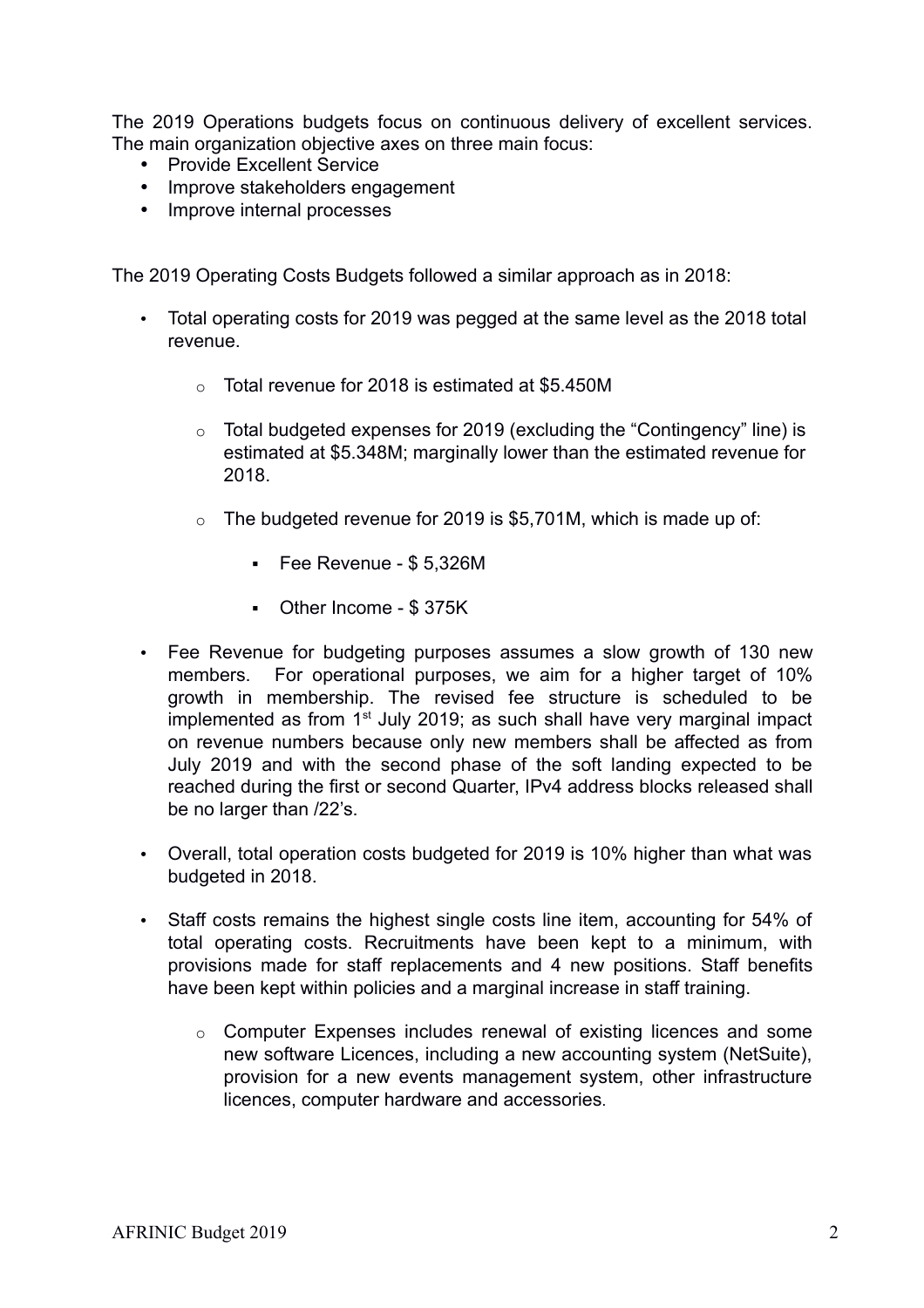- o Increase effort in the translation of various marketing and communications materials is reflected in Marketing & Communications Costs.
- o "Members Training & Capacity Building" reflects a change in approach from our traditional face to face trainings to webinars and an increased emphasis on IPv6 deployment initiatives. More e-learning and Deployathons.
- o Business Travel Expenses have been maintained at same level as 2018.
- o Our Research & Innovation efforts are being further reinforced with provision for increased research on Internet measurements initiatives, in collaboration with African academic institutions.
- $\circ$  Our continued efforts in increasing our proximity with members and the community is reflected under the Outreach Initiatives and Community Support budget lines.
- o In 2019, AFRINIC shall be exploring a third site to host our remote infrastructure (in addition to Johannesburg & Cape Town) to increase resilience and to provide improved services to members and the community.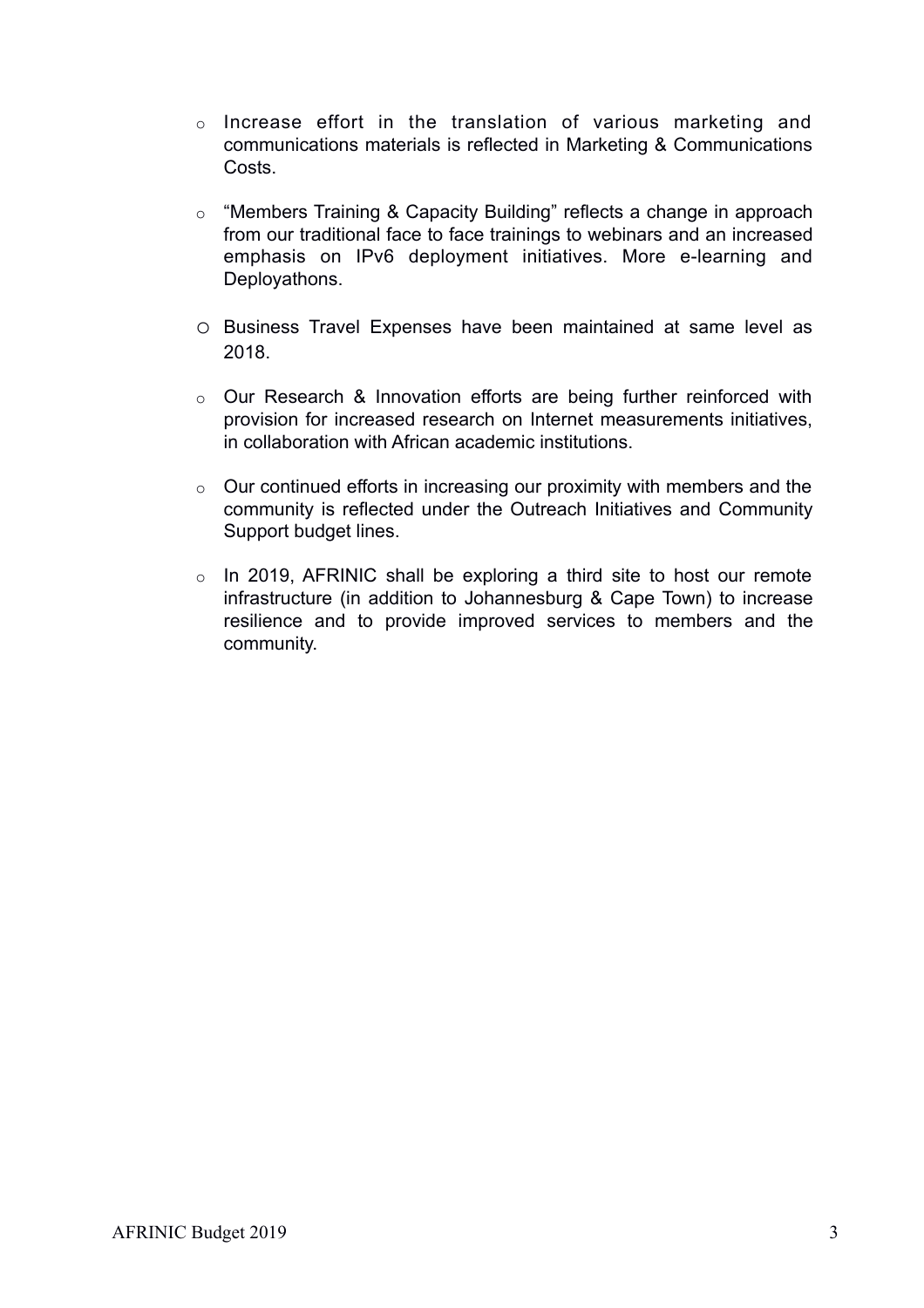## **Capital Expenditure Budget (CAPEX)**

| <b>Communications &amp; PR</b> |              |           |
|--------------------------------|--------------|-----------|
| <b>Assets/Equipments</b>       |              | \$21,300  |
| HR & Administration            |              |           |
| Assets/Equipments              |              | \$17,000  |
| <b>Member Services</b>         |              |           |
| Assets/Equipments              |              | \$10,300  |
| <b>Capacity Building</b>       |              |           |
| Assets/Equipments              |              | \$4,000   |
| <b>Applications Unit</b>       |              |           |
| Assets/Equipments              |              | \$6,600   |
| <b>CEO Office</b>              |              |           |
| Assets/Equipments              |              | \$6,000   |
| <b>Infrastructure Unit</b>     |              |           |
| Assets/Equipments              |              | \$171,300 |
| <b>TOTAL</b>                   | <b>TOTAL</b> | \$236,500 |

- Infrastructure Unit CAPEX includes tech refresh for our Johannesburg remote site (\$ 91K), new remote site equipment (\$30K), workstation replacements and provision for new staff (\$20K), and renewed Access Control system  $($15K)$
- Communications & PR CAPEX includes renewal and strengthen current video and audio streaming equipment.